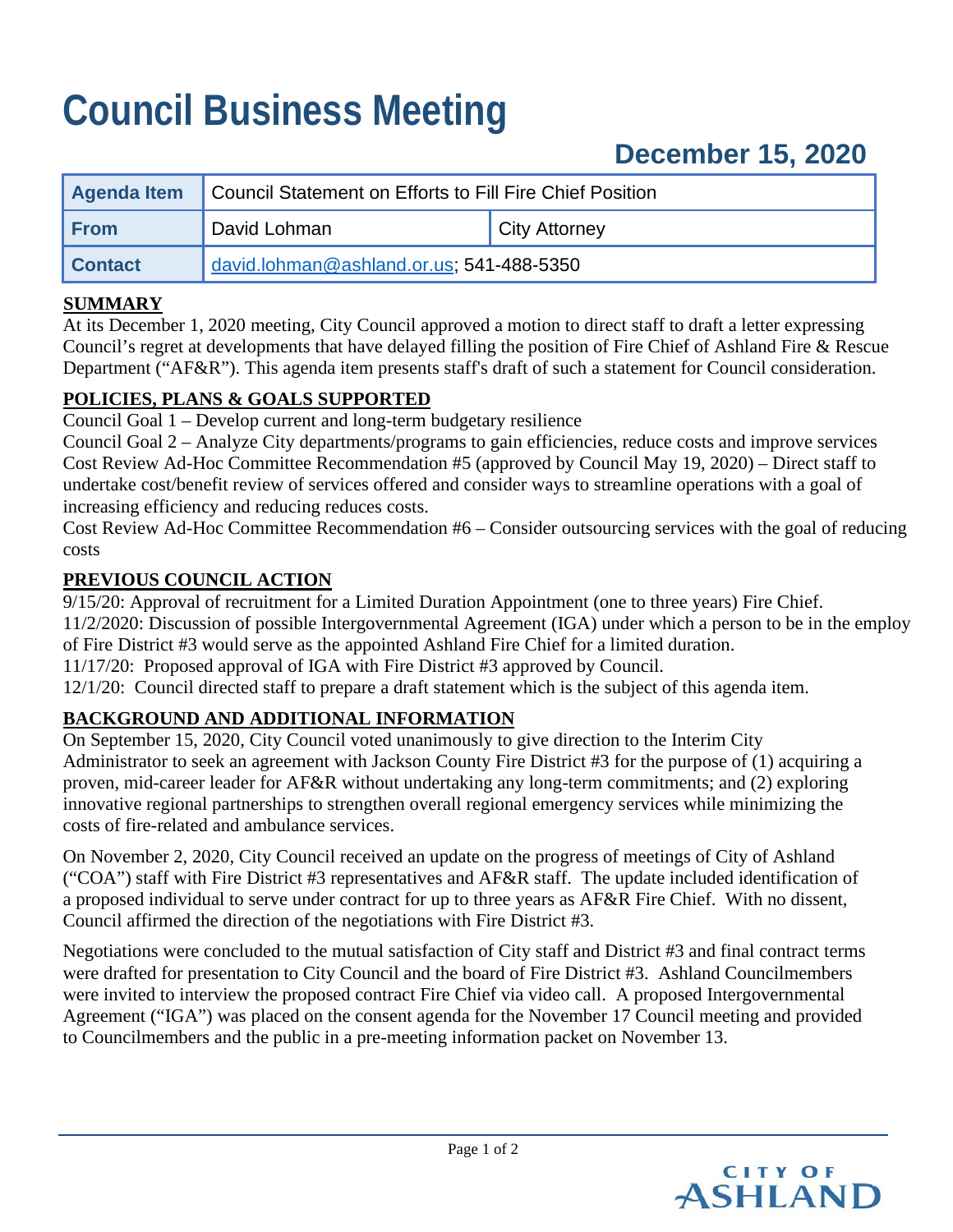At the November 16 Council Study Session, a City Councilor first expressed reservations to staff and fellow Councilmembers about the proposed IGA. At a 1:00 PM video call on November 17, the proposed contract Fire Chief was asked by a City Councilor to disclose his current salary, which he did. A City Councilor subsequently posted this salary information and the proposed total IGA cost on social media, erroneously describing the difference between the two figures as an extraordinary salary boost far above the salary of any past Ashland Fire Chief in Ashland or the Rogue Valley. Multiple subsequent social media postings were critical of proposed contractual arrangement and of the City Council's undivided September 15 and November 2 support for the IGA. The proposed contract Fire Chief has withdrawn his name from consideration.

Oregon's Pay Equity Act says it is an unlawful practice *… for an employer or prospective employer to seek the salary history of an applicant* [except to request] *from a prospective employee written authorization to confirm prior compensation after the employer makes an offer of employment to the prospective employee that includes an amount of compensation.*

AMC Section 2.04.080 (C) says: *"Individual Councilors should respect the separation between policymaking and administration. Councilors shall not pressure or direct City employees in a way that could contravene the will of the Council as a whole or limits the options of the council.*

AMC Section 2.04.115 says: *"A Council member is free to express personal views on any issue in any* forum as long as any statements he or she makes about the positions of the full City Council and the *positions of other individual Council members are accurate and objective.*

# **FISCAL IMPACTS**

 $N/A$ 

## **STAFF RECOMMENDATION**

N/A

## **ACTIONS, OPTIONS & POTENTIAL MOTIONS**

I move to approve posting the statement as drafted on the City website and transmitting it to Fire District 3 and to Ashland Firefighters.

OR

I move to approve posting the statement on the City website and transmitting it to Fire District 3 and to Ashland Firefighters with the following changes….

#### **REFERENCES & ATTACHMENTS**

Attachment 1: Statement from Ashland City Council on Efforts to Fill Fire Chief Position